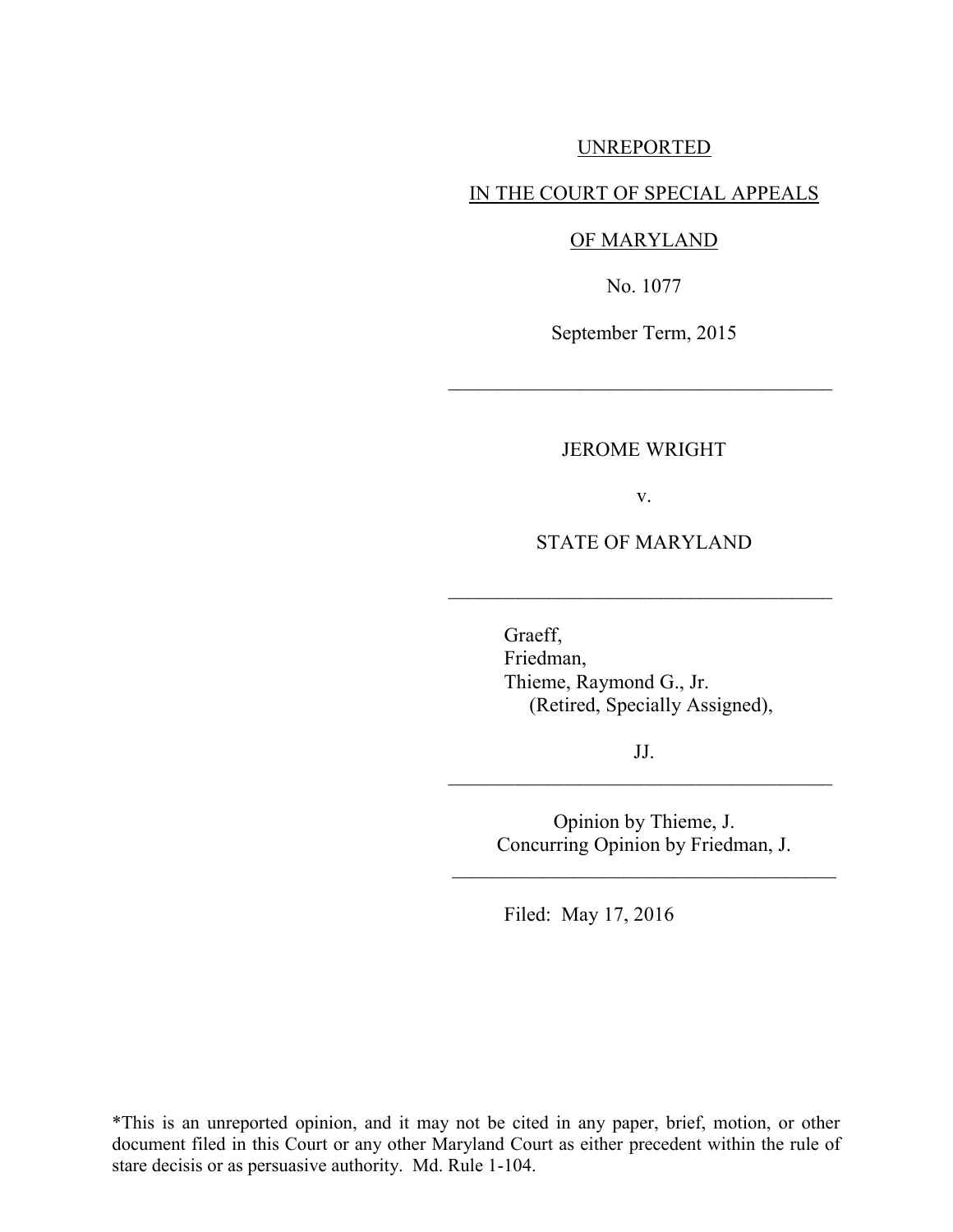A jury in the Circuit Court for Baltimore City convicted Jerome Wright, Appellant, of possession of marijuana. Several years later, Appellant filed a motion to correct an illegal sentence, which was denied. In this appeal, Appellant presents the following question for our review: "Did the lower court err in denying [Appellant's] motion to correct an illegal sentence?"

For the following reasons, we answer Appellant's question in the affirmative, reverse the judgment of the circuit court, and vacate Appellant's conviction and sentence.

## **BACKGROUND**

Appellant was charged with, and pled guilty to, possession of marijuana in the District Court of Maryland for Baltimore City. Appellant appealed his conviction to the Circuit Court, where he was tried before a jury on the same charge. Following deliberations, the jury announced its verdict:

| THE CLERK:  | Members of the jury, have you agreed upon a verdict?                                                                                                                                                                                        |
|-------------|---------------------------------------------------------------------------------------------------------------------------------------------------------------------------------------------------------------------------------------------|
| [THE JURY]: | Yes.                                                                                                                                                                                                                                        |
| THE CLERK:  | Who shall say for you? Madam Forelady, would you<br>please stand? Okay. As to the case of the State of<br>Maryland versus Jerome Wright,  how do you find<br>[Appellant] on the charge of possession of marijuana,<br>not guilty or guilty? |
| [FORELADY]: | Guilty.                                                                                                                                                                                                                                     |
| THE CLERK:  | Okay. Ma'am, you may have a seat. Counsel, would<br>you like the jury polled?                                                                                                                                                               |
| [DEFENSE]:  | No.                                                                                                                                                                                                                                         |
| THE COURT:  | All right.                                                                                                                                                                                                                                  |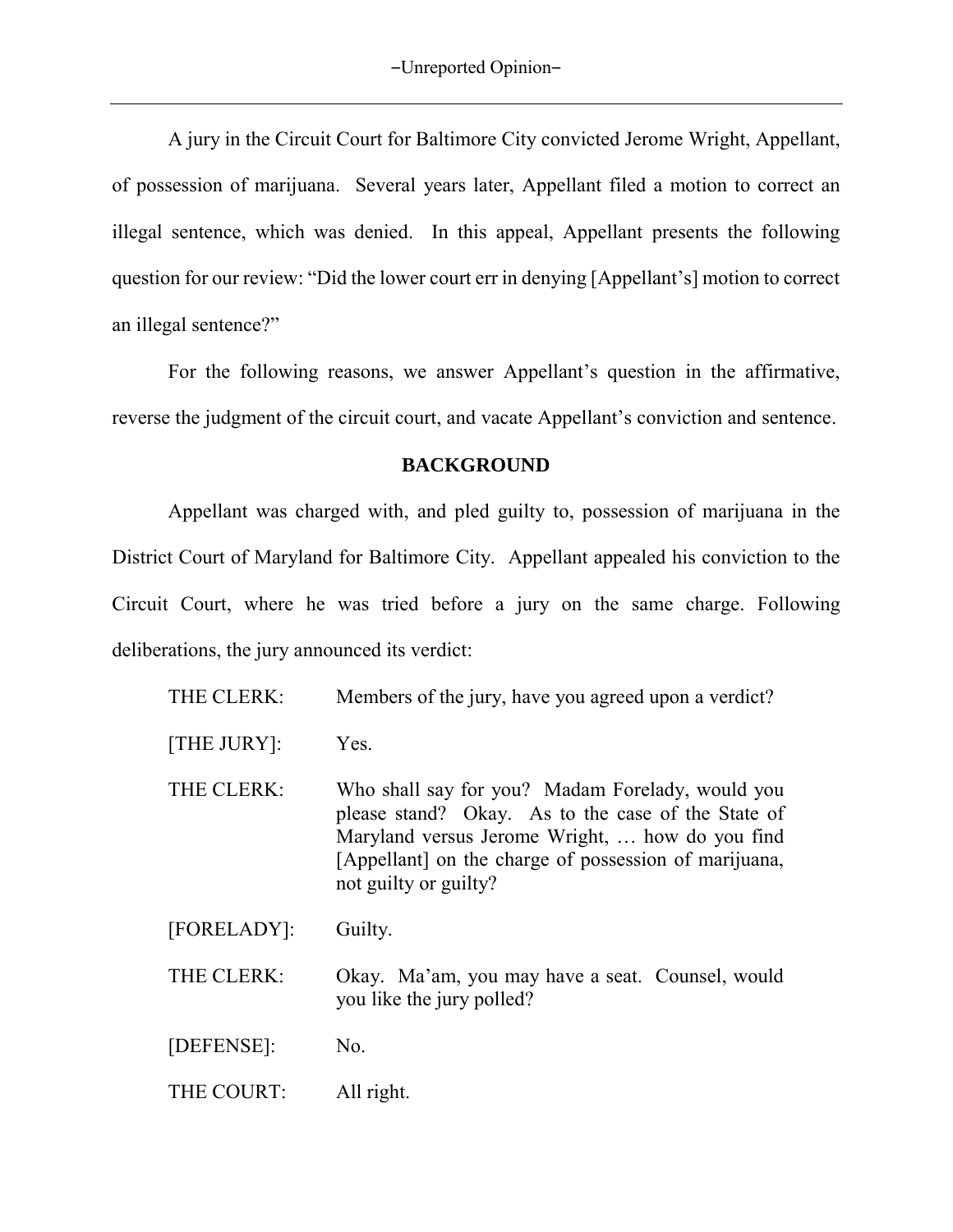At this time, the court dismissed the jury, and Appellant was ultimately sentenced to time served.<sup>1</sup> Several years later, Appellant filed a motion to correct an illegal sentence, arguing that his sentence for possession of marijuana was illegal because the jury's verdict was neither polled nor hearkened. The circuit court denied the motion on the grounds that any defect in the jury's verdict was procedural, not substantive. This timely appeal followed.

#### **STANDARD OF REVIEW**

Maryland Rule 4-345(a) allows a trial court to "correct an illegal sentence at any time." *Id.* A sentence is considered illegal if the sentence itself is not permitted by law, such as when "there either has been no conviction warranting any sentence for the particular offense or the sentence is not a permitted one for the conviction upon which it was imposed[.]" *Chaney v. State*, 397 Md. 460, 466 (2007). "Such illegal sentences are subject to open-ended collateral review." *Carlini v. State*, 215 Md. App. 415, 419 (2013). "[W]hether the ultimate sentence itself is or is not inherently illegal…is quintessentially a question of law calling for *de novo* appellate review." *Id.* at 443.

#### **DISCUSSION**

"By its Declaration of Rights, common law, and procedural rules, Maryland continues an English tradition dating from the Middle Ages in requiring that criminal jury

<sup>&</sup>lt;sup>1</sup> Currently, Appellant is serving an eighteen-year sentence for violating his probation in a different case. It is unclear from the record the exact reason Appellant was convicted of violating his probation, although both parties agree that the violation stemmed from the circumstances surrounding the instant conviction (either directly or indirectly).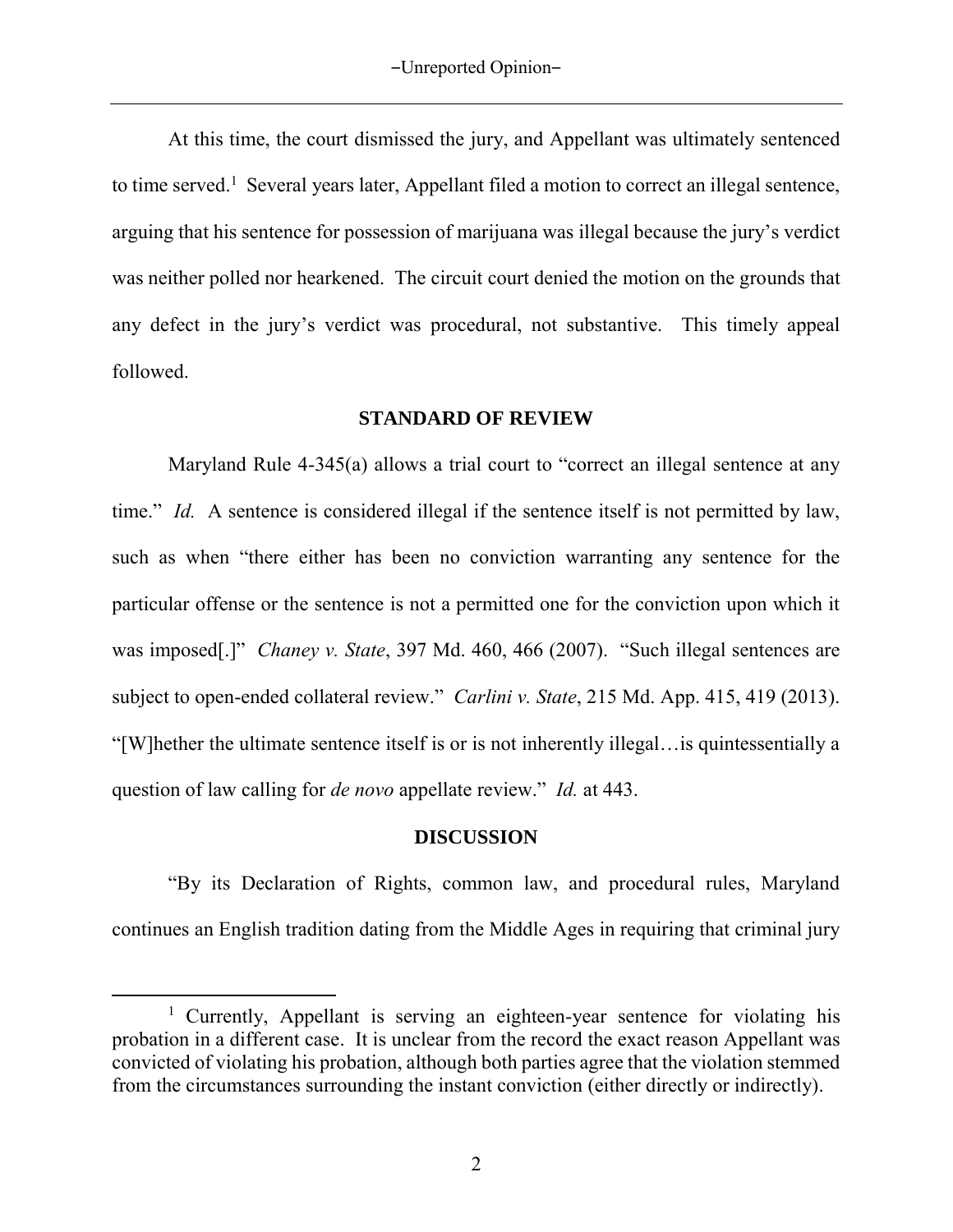verdicts be unanimous." *Lattisaw v. State*, 329 Md. 339, 344 (1993). "A jury verdict that is not unanimous is defective and will not stand." <sup>2</sup> *Caldwell v. State*, 164 Md. App. 612, 635 (2005). "A verdict is defective for lack of unanimity when it is unclear whether all of the jurors have agreed to it." *Id.* at 636. "This potential incongruity in the verdict usually results from the conduct, verbal or otherwise, of one of the jurors that signals to the court that some ambiguity exists  $-i.e.$  there was something short of unanimous agreement among the jurors." *Colvin v. State*, 226 Md. App. 131, 141 (2015).

As part of its unanimity requirement, the Maryland Rules specify that the verdict "shall be returned in open court." *Lattisaw*, 329 Md*.* at 345 (citation, quotation marks, and footnote omitted). This involves three distinct procedures: (1) the foreman, speaking for the jury, states the verdict on the record; (2) on request by the defendant, the jury is polled, and each juror announces his verdict on the record; and (3) the verdict is hearkened. *Jones v. State*, 384 Md. 669, 682-84 (2005). The primary purpose of the polling and/or hearkening requirement is to ensure "certainty and accuracy, and to enable the jury to correct a verdict, which they have mistaken, or which their foreman has improperly delivered." *Id.* at 684 (citation and quotation marks omitted). Although polling may be waived, "both polling and hearkening may not be waived in the same case." *State v. Santiago*, 412 Md. 28, 32 (2009).

<sup>&</sup>lt;sup>2</sup> The right to a unanimous verdict may be waived, but "only when [a defendant] 'competently and intelligently' waives that right." *State v. McKay*, 280 Md. 558, 572 (1977) (citation omitted).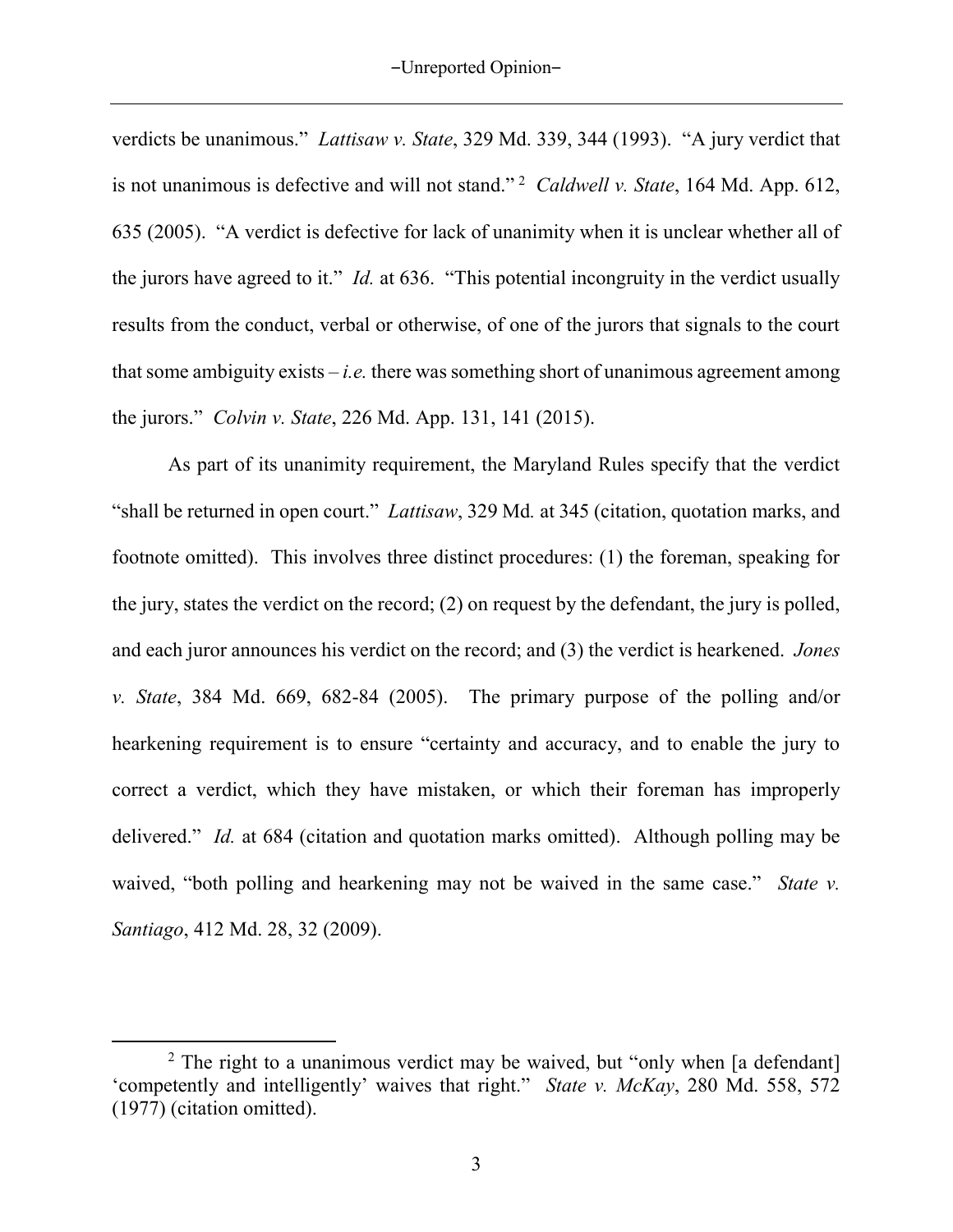In addition to their import in ensuring unanimity, polling and hearkening are essential to "the concept of finality with respect to jury verdicts." *Id.* at 37-38. A verdict is not perfected, and thus is not final, "until after the jury has expressed their assent" through polling or hearkening. *Givens v. State*, 76 Md. 485, 487 (1893). Until this time, "the verdict may be altered or withdrawn by the jurors, or by the dissent or non-concurrence of any one of them." *Smith v. State*, 299 Md. 158, 168 (1984). The *Smith* Court summarized the interplay between the proper return of a verdict and the verdict's finality as follows:

[T]he jury has control of the verdict until it is final. Absent a demand for a poll, the verdict becomes final upon its acceptance when hearkened. When a poll is demanded, the verdict becomes final only upon its acceptance after the poll.

## *Id.*

It is axiomatic, therefore, that a defendant cannot be sentenced on a verdict that has been neither polled nor hearkened. In short, "a jury verdict, rendered and announced in open court, that is neither polled nor hearkened is not properly recorded and is therefore a nullity." *Santiago*, 412 Md. at 32; *see also Heinze v. State*, 184 Md. 613, 616 (1945) ("It is a fundamental principle that the verdict of a jury in a criminal case has **no effect in law** until is recorded and finally accepted by the court.") (emphasis added).

In the present case, there is little doubt, and the State does not contend otherwise, that the jury was neither polled nor the verdict hearkened. Ordinarily, such a defect would render the verdict null and any sentence imposed illegal. *See e.g. Santiago*, 412 Md. at 42; *Jones*, 384 Md. at 686 ("[B]ecause the jury was not polled and hearkened…, the verdict of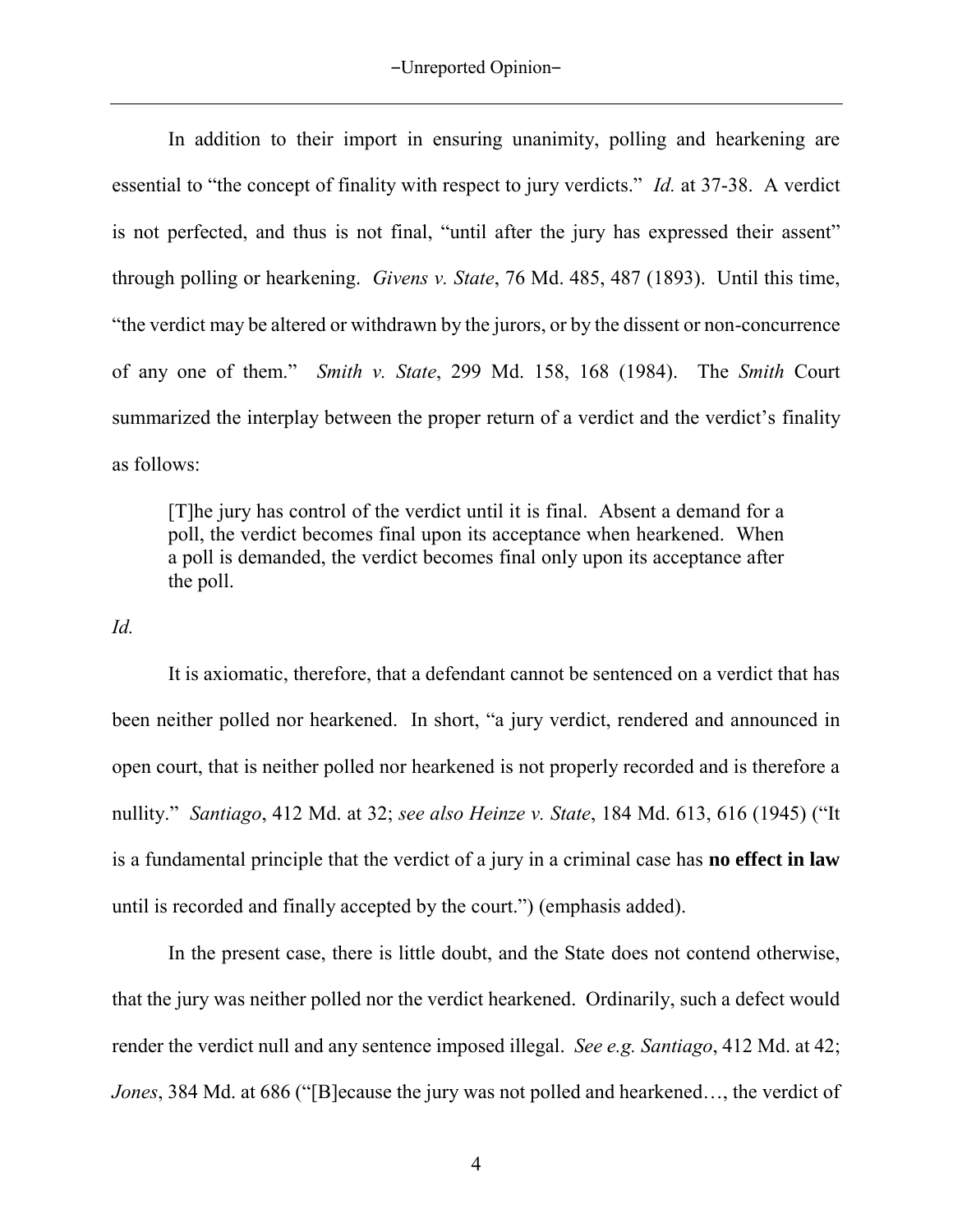guilt cannot stand and any sentence apportioned thereto must be vacated."); *Colvin*, 226 Md. App. at 138 ("[I]t is clear that when a verdict is not finalized, any sentence based upon such a verdict is illegal.").

The State maintains, however, that such relief is unjustified in the present case because Appellant has fully served his sentence on the underlying conviction. In support of its position, the State relies almost exclusively on the Court of Appeals' decision in *Barnes v. State*, 423 Md. 75 (2011). In that case, the defendant was convicted of thirddegree sex offense and directed to register as a sex offender. *Id.* at 78. The defendant was later jailed after he failed to notify local law enforcement of a change in his address, which was required under the sex offender registry statute. *Id.* After his release from prison, the defendant filed a motion to correct an illegal sentence, claiming that the registration requirement, and thus the subsequent incarceration, was illegal. *Id.*

On appeal, the Court of Appeals dismissed as moot the defendant's motion on the grounds that he had already completed his sentence. *Id.* at 88. The Court stated that "[a]s Rule 4-345(a) simply permits a court to revise an illegal sentence, rather than to modify or overturn the underlying conviction, it follows that a court can no longer provide relief under that rule once a defendant has completed his or her sentence." *Id.* at 86. The Court concluded that relief under Rule 4-345(a) was inappropriate because there was no "sentence" for the Court to revise. *Id.* at 88.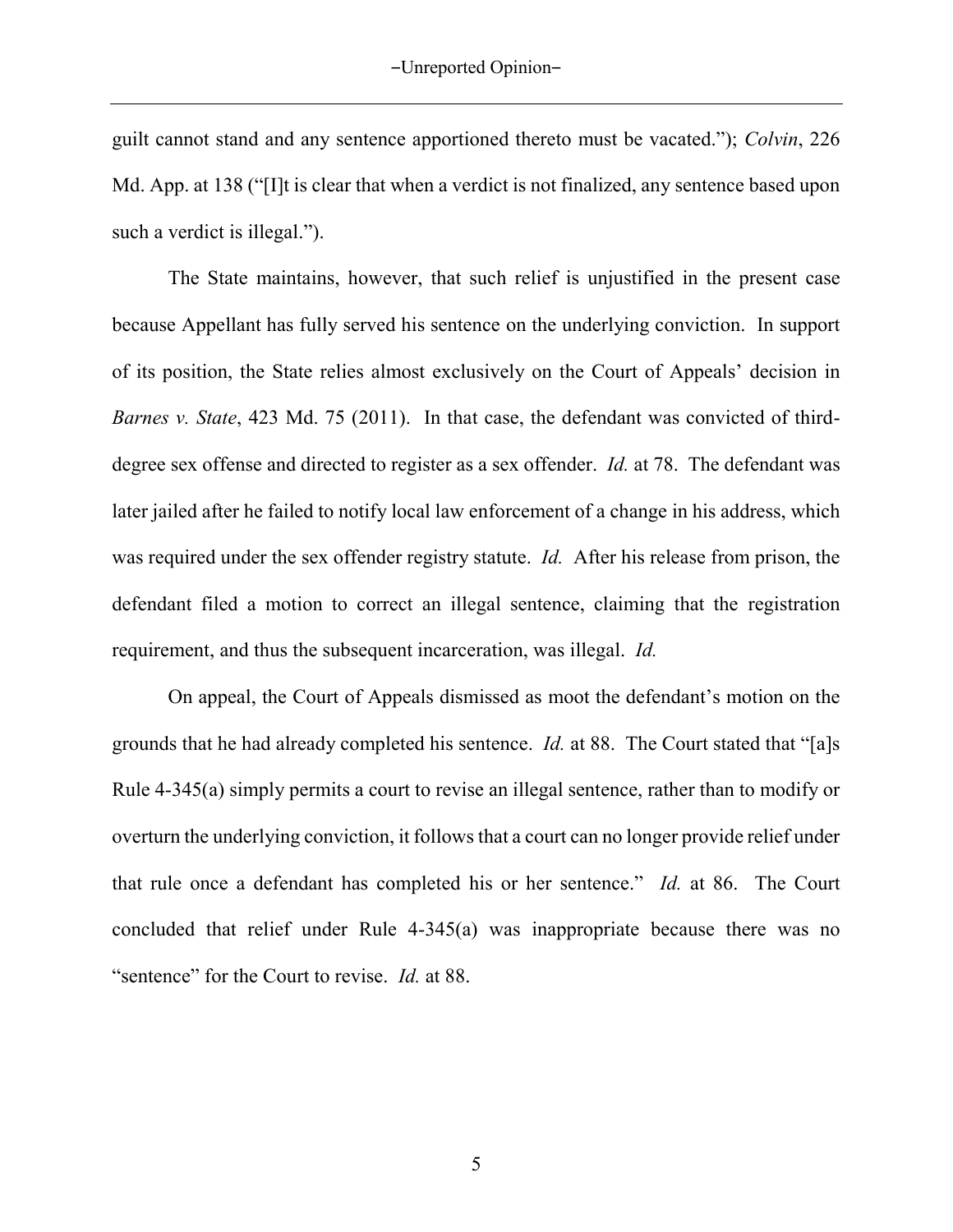The above language notwithstanding, we find the Court's holding in *Barnes* to be inapposite to the case at hand.<sup>3</sup> To begin with, the Court qualified its stance by stating that once a defendant has fully served his sentence, "a court should dismiss [a motion to correct an illegal sentence] as moot **unless special circumstances demand its attention**." *Id.* at 86 (emphasis added). Although the Court did not provide any examples of what constitutes "special circumstances," we conclude that the circumstances of the instant case certainly would qualify as "special," in light of the Courts' jurisprudence regarding juror unanimity and the finality of verdicts, as discussed above. Not only that, but the Court of Appeals has emphasized that sentences based on illegal convictions, such as those stemming from a verdict that was neither polled nor hearkened, are unique because "the trial court, for various reasons, lacked the power or authority to impose the contested sentence." *Johnson v. State*, 427 Md. 356, 370 (2012). Because such claims implicate "the trial court's power

<sup>&</sup>lt;sup>3</sup> We note that the Court's opinion in *Barnes* was joined by a three-judge plurality and that Judge Greene concurred in the judgment only. In such instances, the holding of the Court is determined by the rule laid down by the Supreme Court in *Marks v. U.S.*, 430 U.S. 188 (1977), which states: "When a fragmented Court decides a case and no single rationale explaining the result enjoys the assent of [a majority of judges], 'the holding of the Court may be viewed as that position taken by those [judges] who concurred in the judgments on the narrowest grounds<sup>[1]"</sup> *Id.* at 193 (citation omitted). Generally, the "narrowest grounds" would be determined by comparing the rationale of the plurality opinion with that of the concurring opinion. *Id.* at 193-94 (holding determined by the more narrow concurring opinion); *see also O'Dell v. Netherland*, 521 U.S. 151, 160 (1997) (holding determined by the plurality opinion because the concurring justices concurred on broader grounds). Unfortunately, no such concurring opinion was provided in the instant case. Accordingly, we incorporate the holding as discussed by the plurality opinion and as applied under the circumstances outlined therein.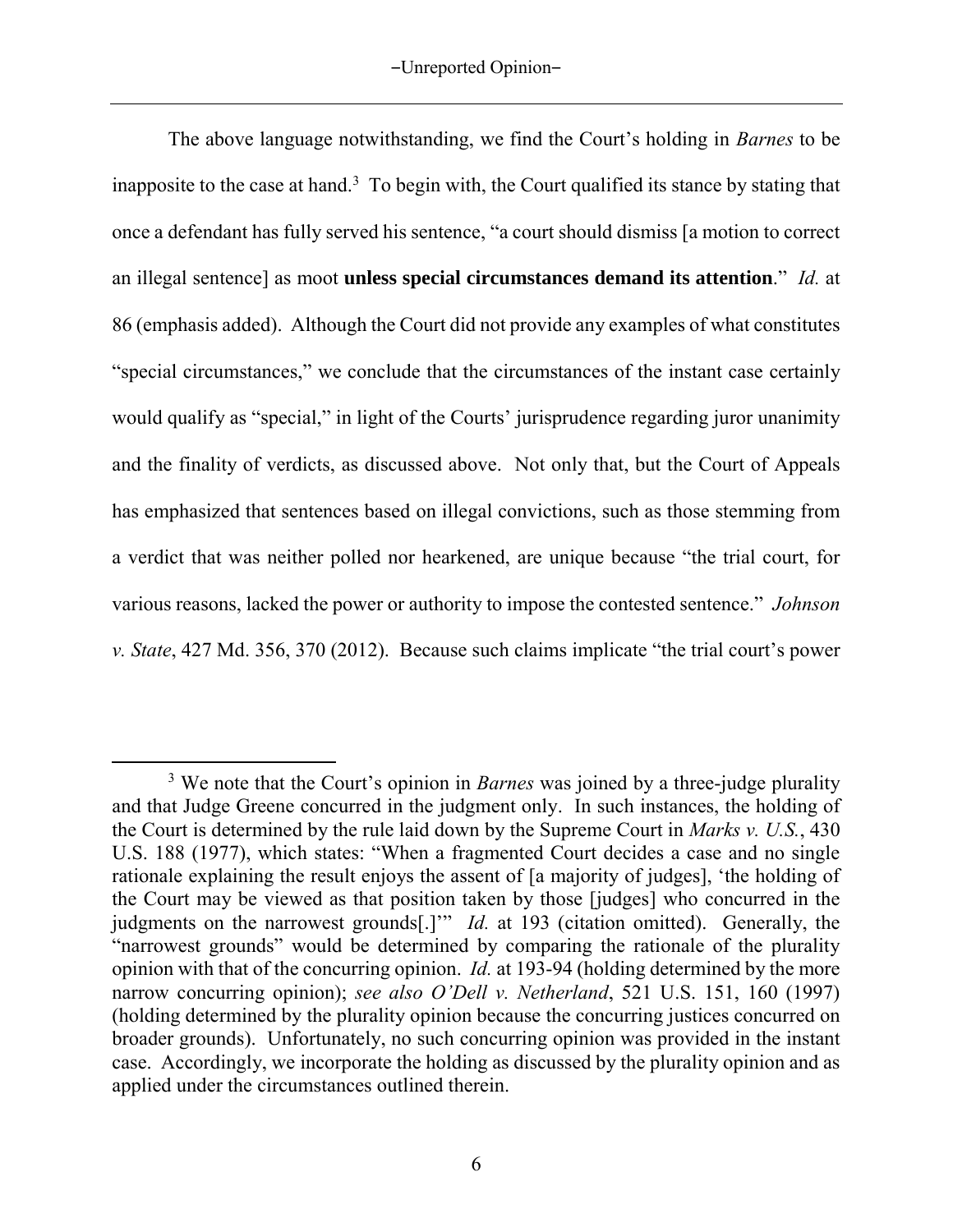or authority, [they] may be raised '**at any time**' under Rule 4-345(a)." *Id.* at 371 (emphasis added).

What's more, when a sentence has been held to be fundamentally illegal, as is the case here, the Court of Appeals has consistently held that such a claim should be addressed on the merits, even in cases where the defendant's claim is shadowed by certain procedural or substantive defects that would normally result in dismissal. *See e.g. Waker v. State*, 431 Md. 1, 7 (2013) ("It has been settled…that an illegal sentence claim 'under Rule 4- 345(a)…is not subject to waiver.'") (citations omitted); *Alston v. State*, 425 Md. 326, 339 (2012) ("Where the trial court imposes a sentence or other sanction upon a criminal defendant, and where no sentence or sanction should have been imposed, the criminal defendant is **entitled to relief** under Rule 4-345(a).") (emphasis added); *Jones*, 384 Md. at 678 ("[W]hen the trial court has allegedly imposed a sentence not permitted by law, the issue should ordinarily be reviewed[.]") (citations and quotation marks omitted); *State v. Griffiths*, 338 Md. 485, 496 (1995) ("Rule 4-345(a)…creates a limited exception to the general rule of finality, and sanctions a method of opening a judgment otherwise final and beyond the reach of the court."). As the Court stated quite succinctly in *Matthews v. State*, 424 Md. 503, 519 (2012): "[W]hether a sentence illegality is cognizable under Rule 4- 345(a) depends *solely* on whether the illegality inheres in the sentence itself, and *not* on the timing of the claim of illegality or the procedural posture of the case."

Finally, and perhaps most importantly, the Court of Appeals has expressly held that "[w]hen the illegality of a sentence stems from the illegality of the conviction itself, Rule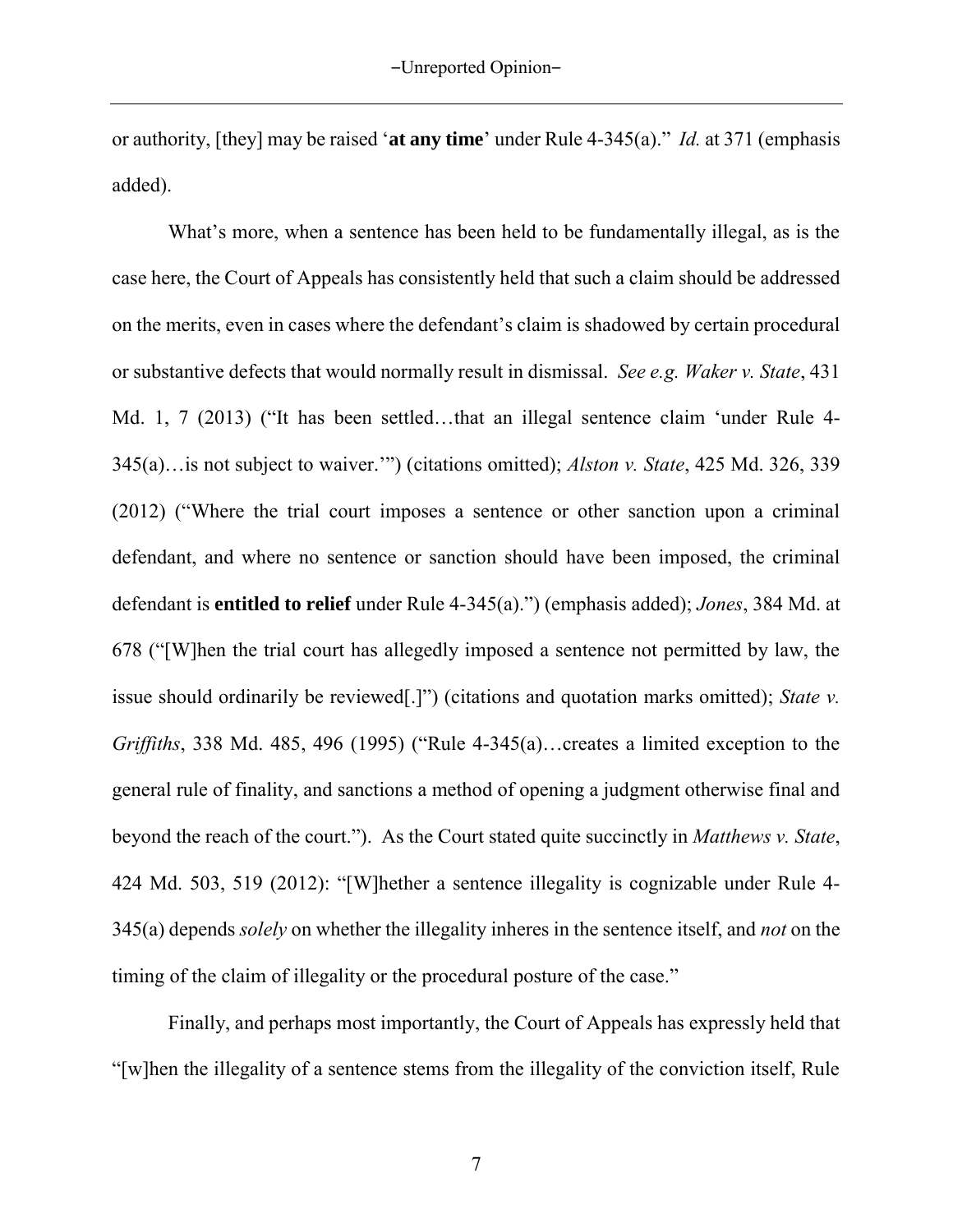4-345(a) **dictates** that both the conviction and the sentence be vacated." *Johnson*, 427 Md. at 378 (emphasis added); *see also Carroll v. State*, 202 Md. App. 487, 519 (2011) (holding that the jury's failure to read a verdict in open court required that "the conviction should be vacated under *Jones*."). This further distinguishes the instant case from *Barnes*, as the Court's dismissal of the defendant's claim in that case was predicated on the presumption that "because [the defendant] served his full sentence, there is no 'sentence' for us to revise, meaning that we can 'no longer fashion an effective remedy.'" *Barnes*, 423 Md. at 88 (quoting *Cottman v. State*, 395 Md. 729, 744 (2006) ("We consider a case moot…when the court can no longer fashion an effective remedy.")). Consequently, the Court's suggestion in *Barnes* that Rule 4-345(a) does not permit a court to overturn a conviction is not applicable in the context of an illegal conviction; instead, the rule requires, under *Johnson*, the vacating of both the illegal sentence and the illegal conviction. <sup>4</sup>

In sum, we hold that the trial court's failure to poll the jury or hearken the verdict rendered the verdict a nullity and any sentence imposed illegal. Moreover, under the unique circumstances of this case, Appellant's claim is not moot despite the fact that he has already completed his sentence. Accordingly, the circuit court erred in denying

<sup>4</sup> We also note that, in *Barnes*, the Court indicated that the defendant was not entitled to relief because he was not "currently subject to any consequences stemming from his convictions, other than the requirement that he register as a sex offender." *Barnes*, 423 Md. at 87. In the present case, however, it appears that Appellant is currently subject to consequences, namely an 18-year prison sentence for violating his probation. Unfortunately, the parties disagree as to whether Appellant's instant conviction was the actual cause of his violation, and the record does not provide much detail to resolve this conflict. Accordingly, we refuse comment on this matter, as it is not dispositive in light of the other factors discussed herein.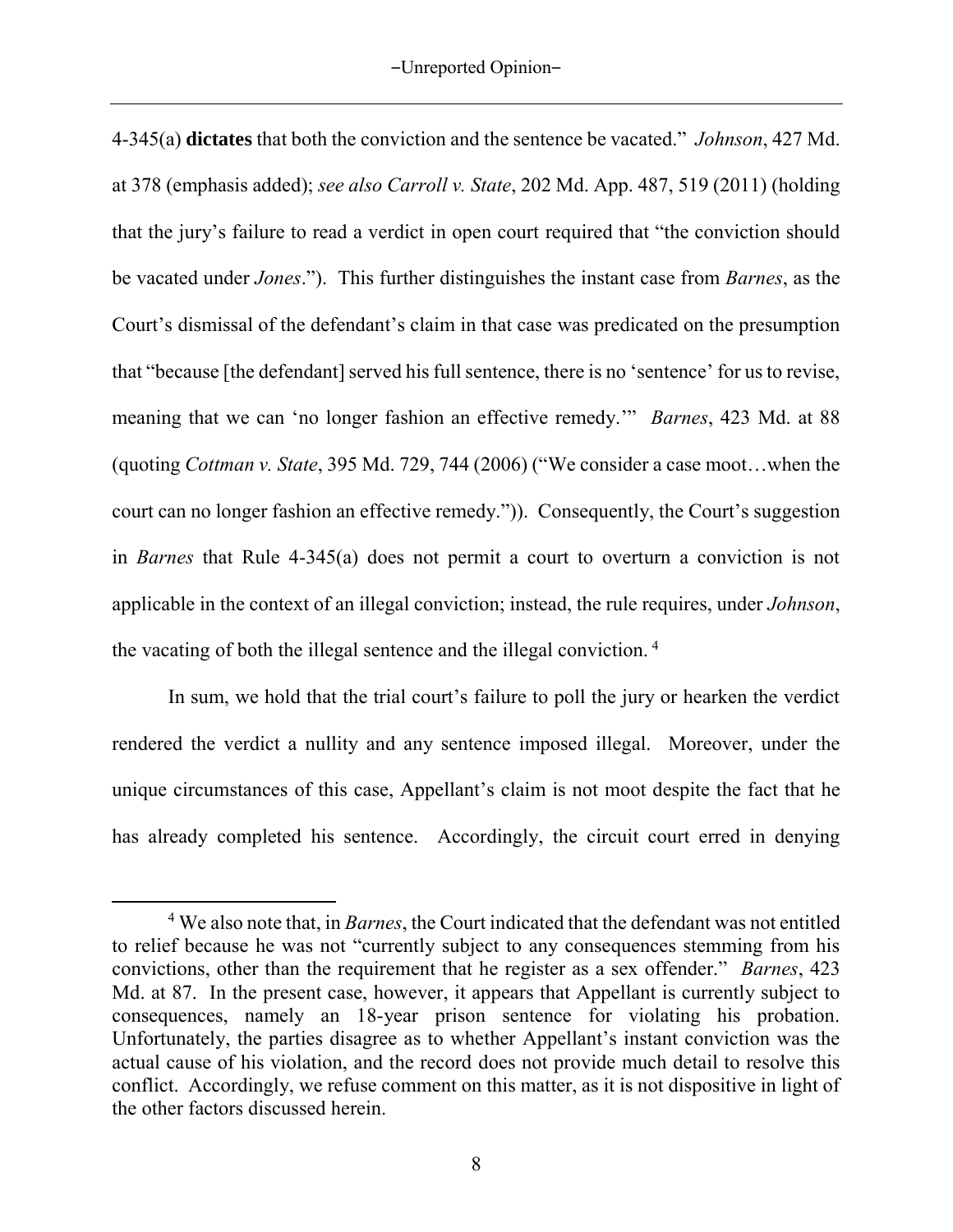Appellant's motion to correct an illegal sentence. We hereby reverse the judgment of the circuit court and vacate Appellant's sentence and conviction.

> **JUDGMENT OF THE CIRCUIT COURT FOR BALTIMORE CITY REVERSED. CONVICTION AND SENTENCE VACATED. COSTS TO BE PAID BY THE MAYOR AND CITY COUNCIL OF BALTIMORE.**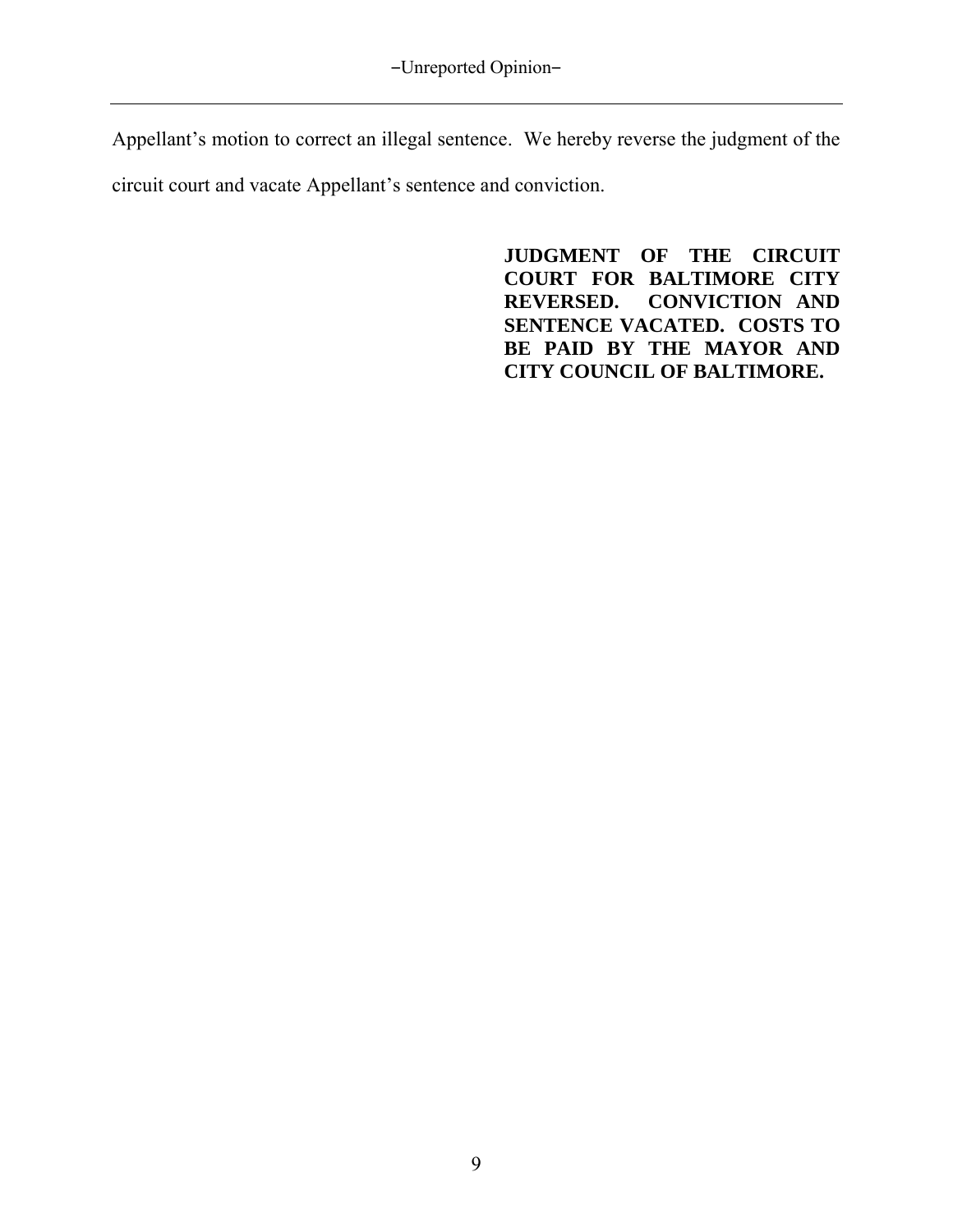## UNREPORTED

## IN THE COURT OF SPECIAL APPEALS

# OF MARYLAND

No. 1077

September Term, 2015

 $\overline{\phantom{a}}$  , where  $\overline{\phantom{a}}$ 

# JEROME WRIGHT

v.

STATE OF MARYLAND

 $\overline{\phantom{a}}$  , where  $\overline{\phantom{a}}$ 

 Graeff, Friedman, Thieme, Raymond G., Jr. (Retired, Specially Assigned),

JJ.

\_\_\_\_\_\_\_\_\_\_\_\_\_\_\_\_\_\_\_\_\_\_\_\_\_

Concurring Opinion by Friedman, J.

 $\overline{\phantom{a}}$  , where  $\overline{\phantom{a}}$ 

Filed: May 17, 2016